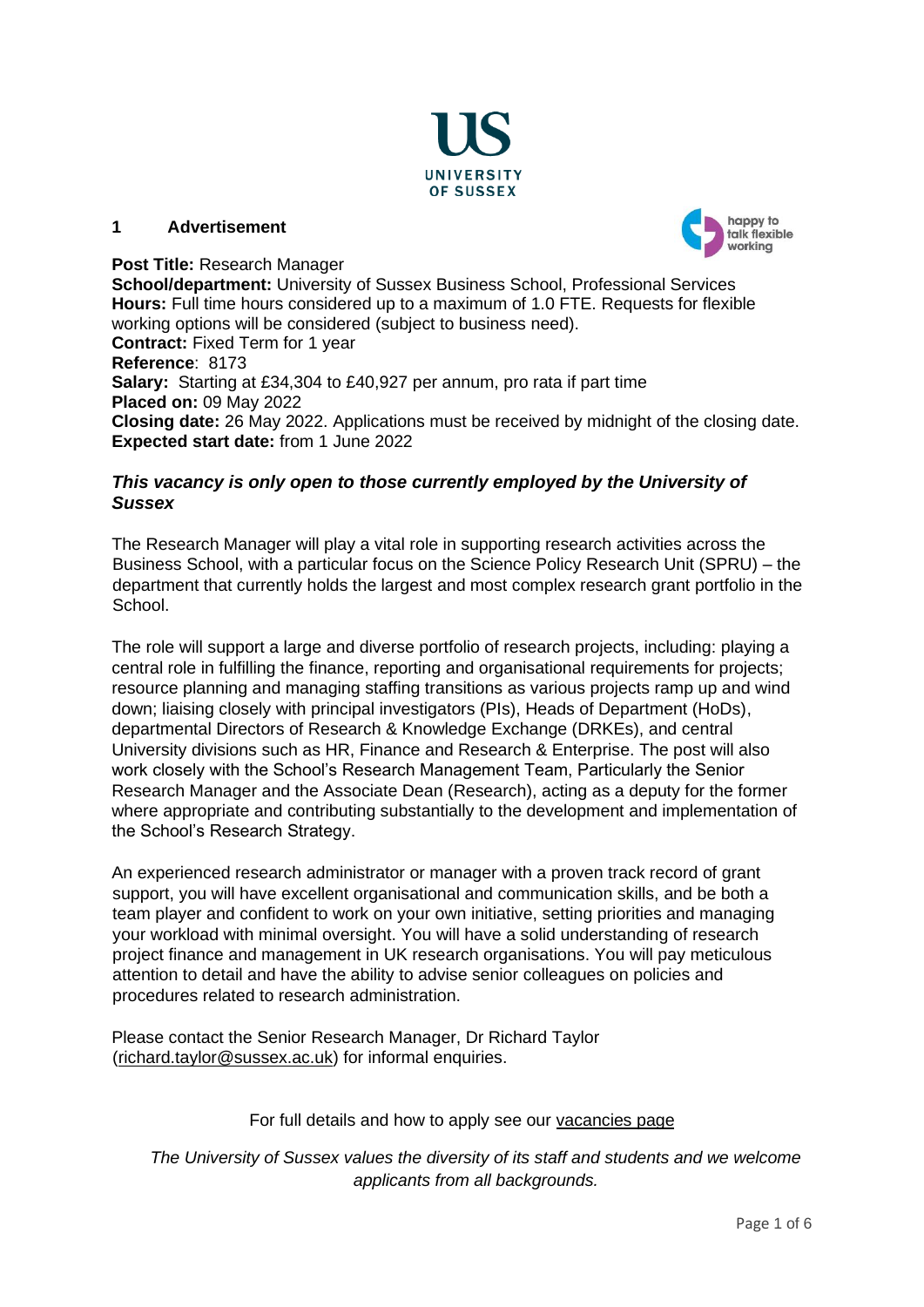# **2. The School / Division**

The University of Sussex Business School was formed in 2009 and comprises five departments: Management, Accounting & Finance, Strategy & Marketing, Economics, and SPRU (Science Policy Research Unit). With its home in the Jubilee Building, a state-of-theart academic building at the heart of the campus, the Business School is a vibrant, ambitious and dynamic School with a strong research focus.

The School's work draws on management, economics, science, technology and innovation studies, to make an impact on the future of people and institutions the world over. We study the issues that matter, in order to transform our world and your future. The School draws on many of the University's intellectual traditions, including a critical perspective on contemporary business, political, economic and social issues and a belief that major societal challenges need expertise across many academic disciplines.

The School's **vision** is to be a School that collaborates across disciplines to shape global issues in business, management, and society, making an impact on policy, practice, and people.

Its **mission** to achieve this vision is to:

- 1. carry out high-quality research and develop innovative policy
- 2. develop current and aspiring leaders who will champion critical and original thinking
- 3. work internationally with businesses, governments, and others to deliver innovative approaches to management.

Please find further information regarding the school/division at <https://www.sussex.ac.uk/business-school/>

# **3. Job Description**

| <b>Job Title:</b>       | Research Manager                                                                                                                                                                          |
|-------------------------|-------------------------------------------------------------------------------------------------------------------------------------------------------------------------------------------|
| Grade:                  | Grade 7                                                                                                                                                                                   |
| <b>School/Division:</b> | University of Sussex Business School, Professional<br><b>Services</b>                                                                                                                     |
| Location:               | Jubilee Building                                                                                                                                                                          |
| <b>Responsible to:</b>  | School Senior Research Manager                                                                                                                                                            |
| Direct reports:         | Research Projects Administrator (0.6 FTE)                                                                                                                                                 |
| Key contacts:           | SPRU Director, School Research Management Team,<br>departmental Directors of Research & Knowledge<br>Exchange (DRKEs), Research Development Officers<br>(RDOs), Research Finance Officers |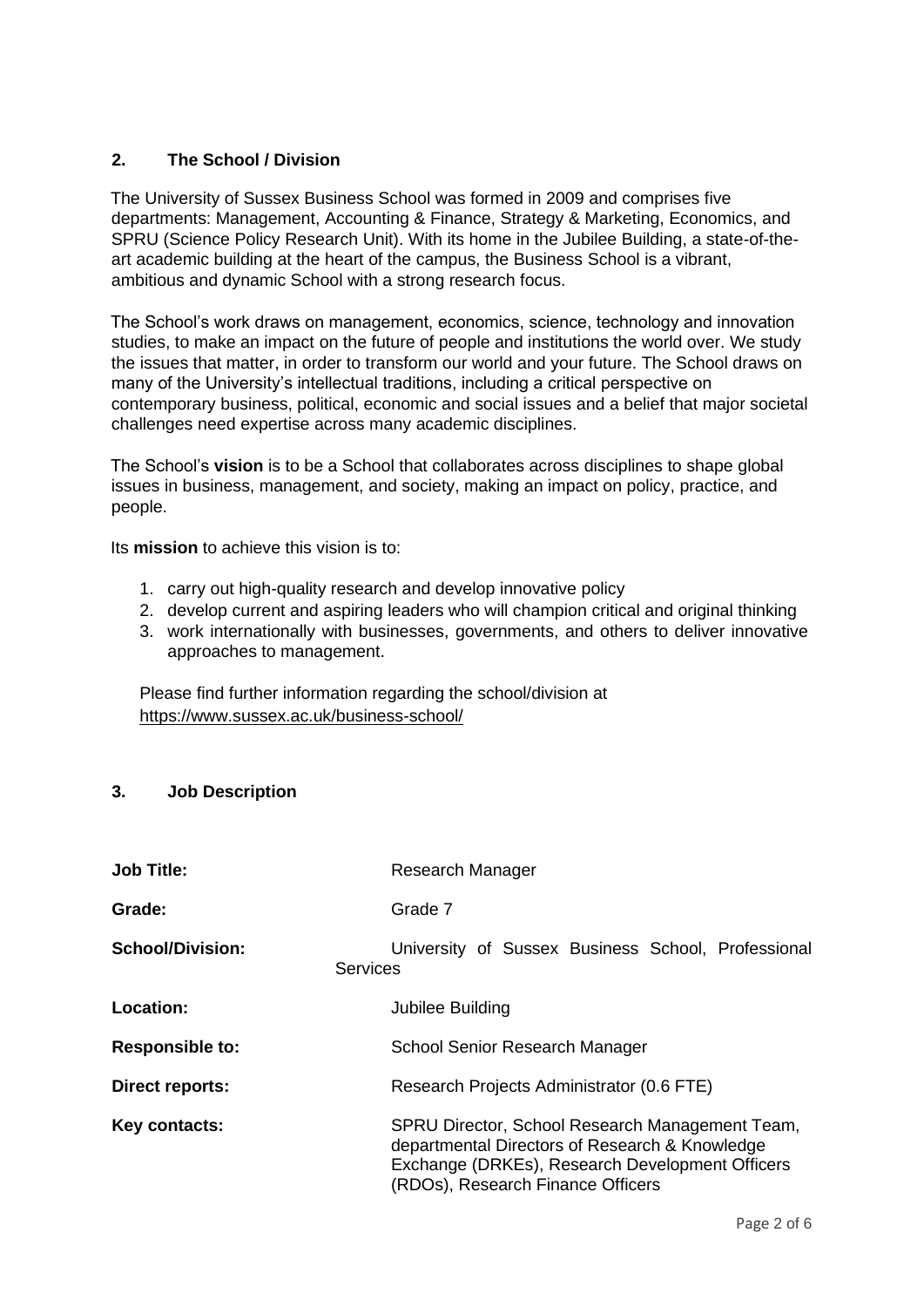**Role description:** The postholder will provide expert advice to PIs and other colleagues on research grant-related matters in SPRU and the wider Business School, signposting where appropriate and assisting researchers and senior colleagues in the management of research project finances and staffing. They will ensure compliance with relevant University and School policies pertaining to research administration, ethics and governance. They will manage HR and contractual processes surrounding the recruitment and transfer of staff to new research projects, maintaining oversight of the research project pipeline and its attendant staffing and resource needs. The postholder will also play a vital role in developing and implementing new strategic initiatives to ensure the School's research portfolio continues to diversify and grow and its research environment and culture continue to thrive. This will involve working strategically with senior school colleagues, including specifically the Director of SPRU, Associate Dean (Research) and Senior Research Manager.

# **PRINCIPAL ACCOUNTABILITIES**

- 1. Manage, promote and maintain high quality Professional Services, engendering a culture of continuous improvement.
- 2. Manage the operational outputs of the team, ensuring delivery to a high standard.
- 3. Ensure compliance with all relevant legislation and University policies, interpreting the same and advising on their practical application.
- 4. Work in partnership with other key stakeholders to ensure seamless service.
- 5. Liaise with colleagues to understand specific needs and find ways to address these efficiently and effectively.

# **KEY RESPONSIBILITIES**

#### **1. Team Management and Leadership**

- 1.1 Provide management and leadership to motivate line reports to achieve targets and objectives, delegating according to ability.
- 1.2 Ensure the availability of resources to achieve targets and objectives including the selection, induction, performance management and development of team members.
- 1.3 Ensure team understanding and application of operational standards are embedded in the team culture and methods of working.
- 1.4 Support the development of others, providing training and coaching in area of expertise.
- 1.5 Foster an ethos of continuous improvement.

 $\overline{\phantom{a}}$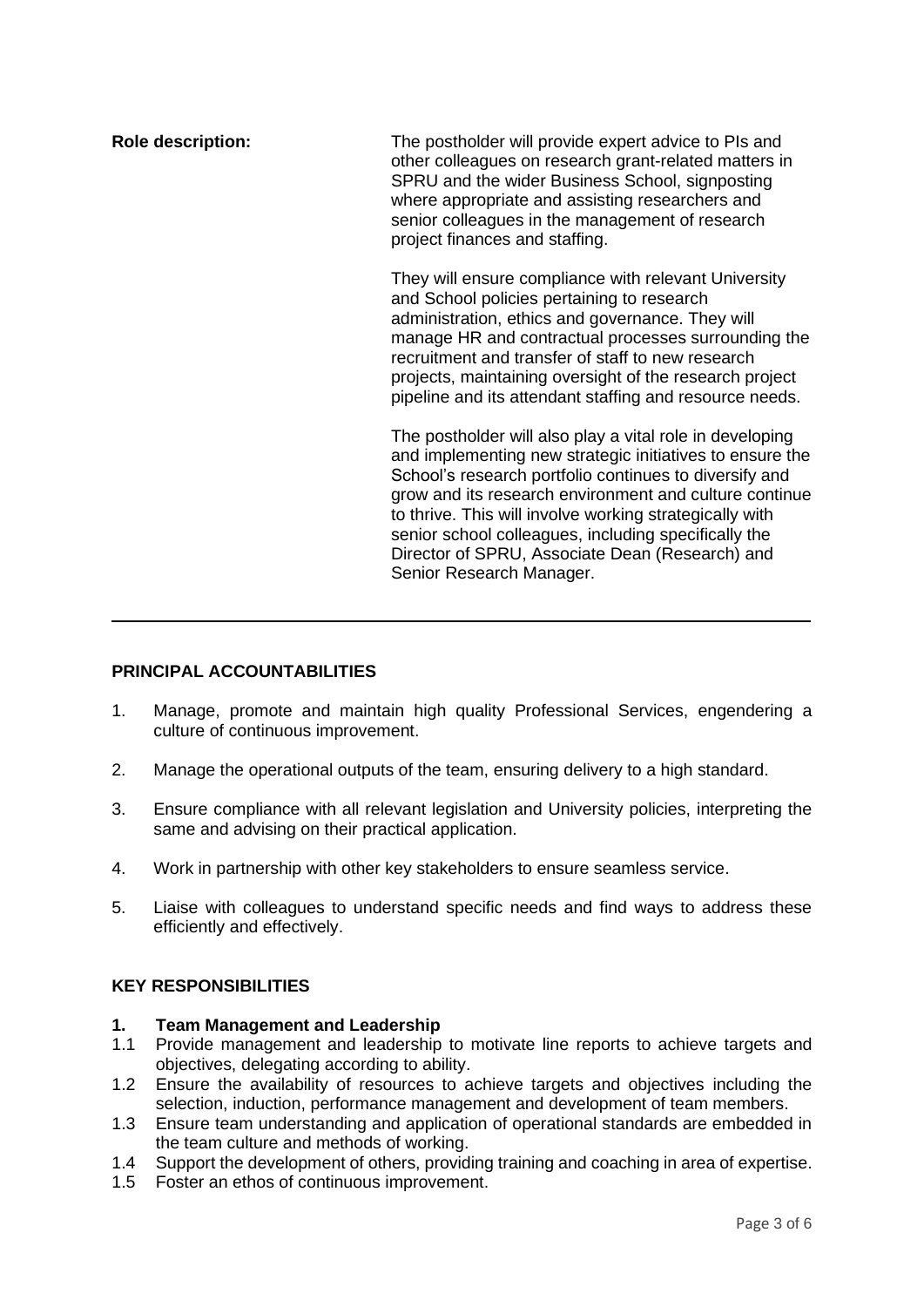# **2. Service Delivery**

- 2.1 Working within university policy and procedure, undertake day-to-day management of operational matters in respect of the relevant processes and procedures. Plan and implement activities to ensure the achievement of school targets and objectives.
- 2.2 Ensure effective systems and procedures are in place to support the achievement of research-related key performance targets.
- 2.3 Plan and implement improvements to systems and procedures in the area of core responsibility to ensure effective administration.
- 2.4 Maintain appropriate records and documentation commensurate with policy and procedure.
- 2.5 Provide reports internally and externally as appropriate. Undertake analysis, interpretation and presentation of standard data to inform decisions related to the subject area.
- 2.6 Identify critical issues when resolving problems and use university policy and procedure to support the application of appropriate resolutions.

## **3. Policy and Procedure**

- 3.1 Work within policy and procedure, providing advice to enquiries on the application of relevant policies and procedures as required.
- 3.2 Contribute to policy decisions and improvement in the area of expertise.

## **4. Customers and Stakeholders**

4.1 Proactively work with internal and external stakeholders, colleagues or students to ensure the effective delivery of services, the exchange information, and the provision of data to inform decisions as necessary, showing appropriate sensitivity when needed.

# **5. Key Role-Specific Responsibilities**

- Management of research project staff (primarily research associates and research fellows, including short-term and casual appointments), acting as first point of contact for staffing queries and issues.
- 5.2 Maintenance and oversight of the systems and processes that enable capacity and resource planning (tracking staff FTEs, start/end dates, etc.).
- 5.3 Undertake research staff induction and maintain related materials.
- 5.4 Liaise with the SPRU Director and Heads of Department to manage the contracts of grant-funded research staff.
- 5.5 With the Finance Division, develop costing and pricing methods and contract templates for the delivery of training and other services within SPRU and the School.
- 5.6 With the RDOs and departmental DRKES, identify and promote opportunities for developing research capabilities in new areas.
- 5.7 Develop and implement processes for enhanced internal peer review of research proposals, including the incorporation of reviewer feedback (internal and from funders) and the recycling of and learning from unsuccessful bids.
- 5.8 Work with the Senior Research Manager to provide clear and timely communication of research-related policies and support mechanisms within the School.
- 5.9 Work with the RDOs and PIs to ensure appropriate provision is made for resource and staffing arrangements within bids; and work with departments and the corresponding workload leads to ensure this information is incorporated into staff/department workload data in a timely manner.
- 5.10 Liaise with project managers and administrators across the School to ensure research project operations run smoothly, troubleshooting or escalating matters where appropriate.
- 5.11 Work with the RDOs, DRKEs and PIs to monitor the grant pipeline: tracking progress of multi-stage bids; helping to coordinate letters of support and match-funding commitments; and preparing for the launch of successful bids.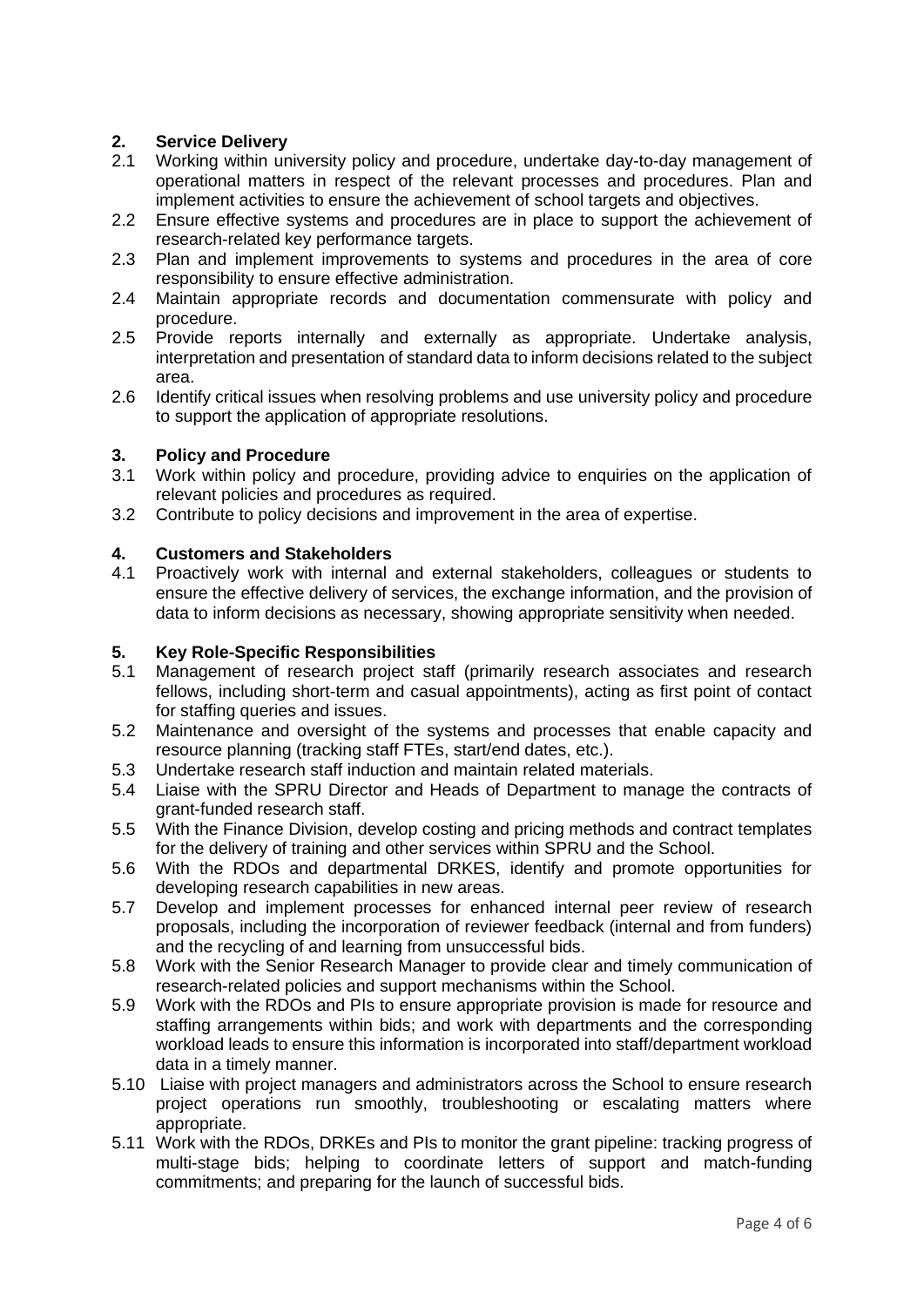- 5.12 Work with HoDs and Engagement colleagues to manage relations (including via MoUs and contracts) around research, engagement and impact activities with actual and potential partners/stakeholders.
- 5.13 Help to identify, assess and manage risks around research and related activities.
- 5.14 To carry out any other duties that are within the employee's skills and abilities whenever reasonably instructed.

This Job Description sets out current duties of the post that may vary from time to time without changing the general character of the post or level of responsibility entailed.

# **INDICATIVE PERFORMANCE CRITERIA**

- Leading a team currently 1 member of staff
- Responsible for equipment/premises relating to the role.
- Responsible for the achievement of specific sub-targets under the School's Research Strategy.
- The postholder reports to the School's Senior Research Manager. Working under general direction within a clear framework, the postholder will manage their own work (and their direct reports) to achieve their agreed objectives. The postholder will play a key role in supporting leadership teams to achieve the strategic and operational goals of the University, Professional Services, and the Business School. They are expected to work collaboratively across the University and with key stakeholders to deliver single team working that efficiently and effectively supports the achievement of those goals and objectives.
- Support achievement of the School's compliance with all applicable statutory and regulatory compliance obligations, including (but not limited to): UKVI, Health & Safety, the Prevent Duty, data protection, Competition and Markets Authority requirements and equal opportunities, as appropriate to the grade and role. Additionally, to promote good practice vis-à-vis University policy, procedure and guidance in relation to those compliance matters pertaining to students, staff and other relevant parties.
- Balance effectiveness and cost-efficiency in the management of any budgets you are accountable for, demonstrating compliance with Value for Money and Return on Investment principles to support the University's strategic aim to achieve a world-class standard of teaching and research by managing our resources effectively and efficiently

#### **PERSON SPECIFICATION**

#### **ESSENTIAL CRITERIA**

- 1. Normally educated to degree level, or other equivalent qualification, or relevant level of experience, as appropriate to the role.
- 2. A detailed practical knowledge and understanding of specialist area.
- 3. Effective management skills.